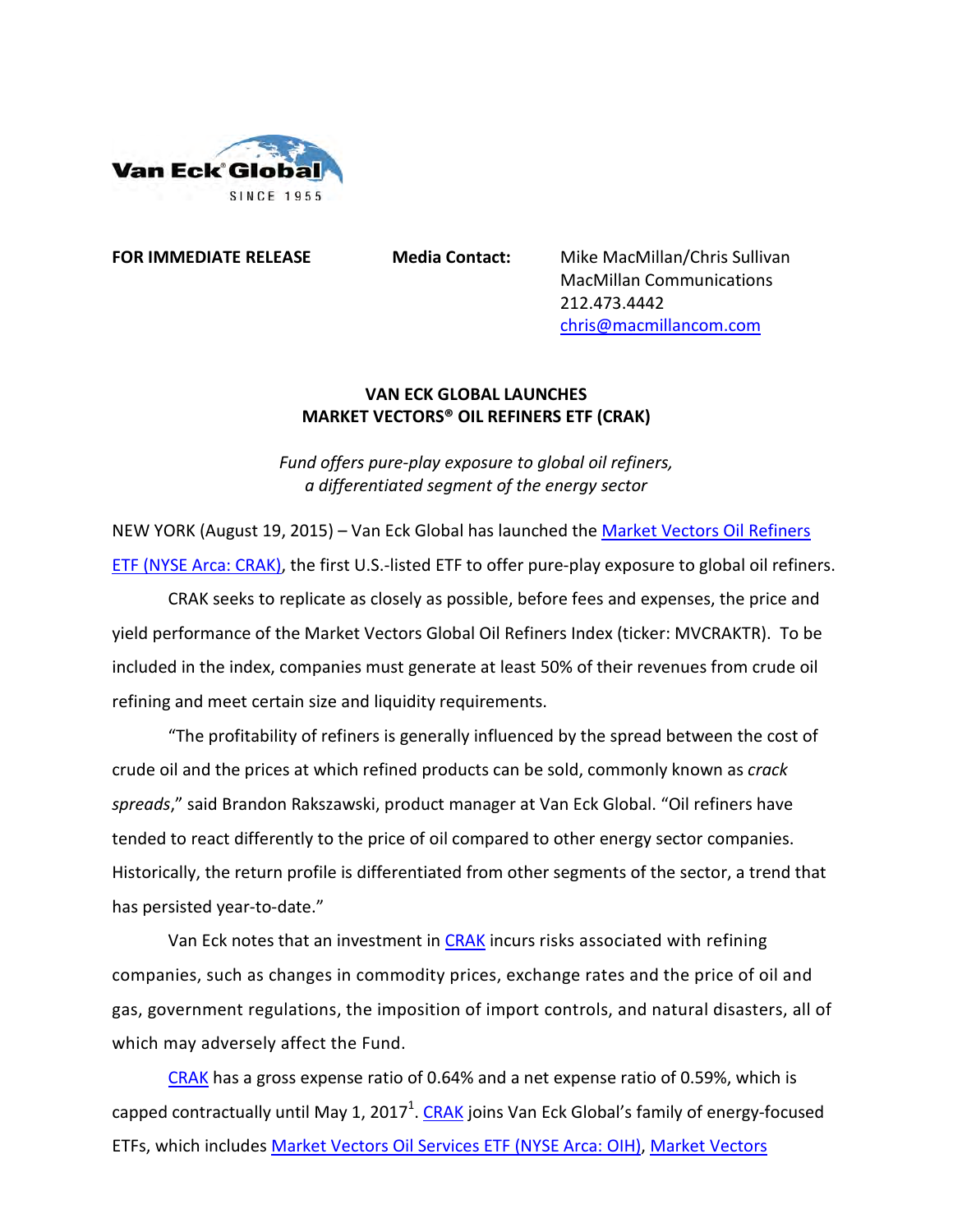[Unconventional Oil & Gas ETF \(NYSE](http://www.vaneck.com/market-vectors/equity-etfs/frak/snapshot/) Arca: FRAK), [Market Vectors Global Alternative Energy ETF](http://www.vaneck.com/market-vectors/equity-etfs/gex/snapshot/)  [\(NYSE Arca: GEX\),](http://www.vaneck.com/market-vectors/equity-etfs/gex/snapshot/) [Market Vectors Solar Energy ETF \(NYSE Arca: KWT\),](http://www.vaneck.com/market-vectors/equity-etfs/kwt/snapshot/) [Market Vectors Coal ETF](http://www.vaneck.com/market-vectors/equity-etfs/kol/snapshot/)  [\(NYSE Arca: KOL\),](http://www.vaneck.com/market-vectors/equity-etfs/kol/snapshot/) and [Market Vectors Uranium+Nuclear Energy ETF \(NYSE Arca: NLR\).](http://www.vaneck.com/market-vectors/equity-etfs/nlr/snapshot/)

# # #

## **About Van Eck Global**

Founded in 1955, Van Eck Global was among the first U.S. money managers to help investors achieve greater diversification through global investing. Today, the firm continues this tradition by offering innovative investment choices in specialized asset classes such as hard assets, emerging markets, and precious metals including gold. Van Eck offers a broad array of Market Vectors ETFs spanning broad-based and specialized asset classes, and is one of the largest providers of ETPs in the U.S and worldwide. The Firm has offices around the world and managed approximately \$31.1 billion in investor assets as of June 30, 2015.

# # #

## **Important Disclosures**

 $1$  Cap excludes certain expenses, such as interest.

An investment in the Fund may be subject to risks which include, among others, risks associated with refining companies which may be impacted by changes in commodity prices, exchange rates and the price of oil and gas, government regulation, the imposition of import controls, world events, and natural disasters, all of which may adversely affect the Fund. Foreign and emerging markets investments are subject to risks, which include changes in economic and political conditions, foreign currency fluctuations, changes in foreign regulations, changes in currency exchange rates, unstable governments, and limited trading capacity which may make these investments volatile in price or difficult to trade. Medium-capitalization companies may be subject to elevated risks. The Fund's assets may be concentrated in a particular sector and may be subject to more risk than investments in a diverse group of sectors.

Market Vectors Global Oil Refiners Index (the "Index") is the exclusive property of Market Vectors Index Solutions GmbH (a wholly owned subsidiary of the Adviser), which has contracted with Solactive AG to maintain and calculate the Index. Solactive AG uses its best efforts to ensure that the Index is calculated correctly. Irrespective of its obligations towards Market Vectors Index Solutions GmbH, Solactive AG has no obligation to point out errors in the Index to third parties. The Market Vectors Oil Refiners ETF is not sponsored, endorsed, sold or promoted by Market Vectors Index Solutions GmbH and Market Vectors Index Solutions GmbH makes no representation regarding the advisability of investing in the Fund.

Fund shares are not individually redeemable and will be issued and redeemed at their "Net Asset Value" (NAV) only through certain authorized broker-dealers in large, specified blocks of shares called creation units and otherwise can be bought and sold only through exchange trading. Creation units are issued and